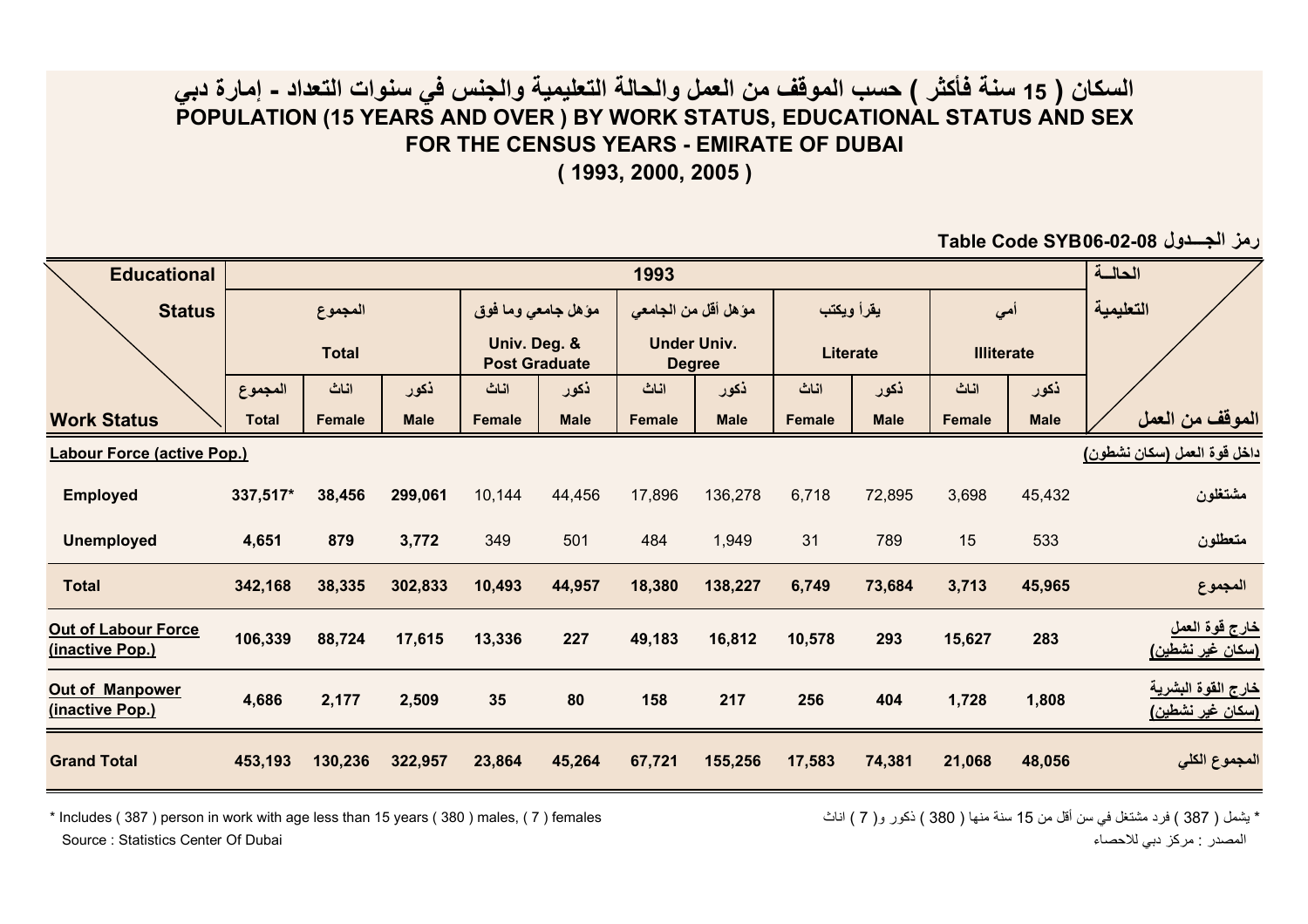| تسابع جسدول Cont'd Table Code SYB06-02-08     |                         |                       |                     |                                                            |                     |                                                              |                     |                               |                     |                          |                     |                                                           |
|-----------------------------------------------|-------------------------|-----------------------|---------------------|------------------------------------------------------------|---------------------|--------------------------------------------------------------|---------------------|-------------------------------|---------------------|--------------------------|---------------------|-----------------------------------------------------------|
| <b>Educational</b>                            | 2000                    |                       |                     |                                                            |                     |                                                              |                     |                               |                     |                          | الحالسة             |                                                           |
| <b>Status</b>                                 | المجموع<br><b>Total</b> |                       |                     | مؤهل جامعي وما فوق<br>Univ. Deg. &<br><b>Post Graduate</b> |                     | موّ هل أقل من الجامعي<br><b>Under Univ.</b><br><b>Degree</b> |                     | يقرأ ويكتب<br><b>Literate</b> |                     | أهي<br><b>Illiterate</b> |                     | التعليمية                                                 |
| <b>Work Status</b>                            | المجموع<br><b>Total</b> | اناث<br><b>Female</b> | ذكور<br><b>Male</b> | اناث<br><b>Female</b>                                      | ذكور<br><b>Male</b> | اناث<br><b>Female</b>                                        | ذكور<br><b>Male</b> | اناث<br><b>Female</b>         | ذكور<br><b>Male</b> | اناث<br><b>Female</b>    | ذكور<br><b>Male</b> | الموقف من العمل                                           |
| <b>Labour Force (active Pop.)</b>             |                         |                       |                     |                                                            |                     |                                                              |                     |                               |                     |                          |                     | داخل قوة العمل (سكان نشطون)                               |
| <b>Employed</b>                               | 560,077                 | 62,165                | 497,912             | 20,375                                                     | 86,053              | 28,260                                                       | 268,740             | 9,946                         | 91,577              | 3,584                    | 51,542              | مشتغلون                                                   |
| <b>Unemployed</b>                             | 9,641                   | 2,846                 | 6,795               | 1,260                                                      | 1,109               | 1,495                                                        | 4,085               | 53                            | 996                 | 38                       | 605                 | متعطلون                                                   |
| <b>Total</b>                                  | 569,718                 | 65,011                | 504,707             | 21,635                                                     | 87,162              | 29,755                                                       | 272,825             | 9,999                         | 92,573              | 3,622                    | 52,147              | المجموع                                                   |
| <b>Out of Labour Force</b><br>(inactive Pop.) | 136,461                 | 111,994               | 24,467              | 22,690                                                     | 146                 | 68,753                                                       | 23,704              | 10,019                        | 272                 | 10,532                   | 345                 | <u>خارج قوة العمل</u><br>(سكا <i>ن</i> غير نشطي <u>ن)</u> |
| Out of Manpower<br>(inactive Pop.)            | 3,918                   | 1,524                 | 2,394               | 16                                                         | 81                  | 102                                                          | 319                 | 192                           | 494                 | 1,214                    | 1,500               | <u>خارج القوة البشرية</u><br><u>(سكان غير نشطين)</u>      |
| <b>Grand Total</b>                            | 710,097                 | 178,529               | 531,568             | 44,341                                                     | 87,389              | 98,610                                                       | 296,848             | 20,210                        | 93,339              | 15,368                   | 53,992              | المجموع الكلي                                             |

Source : Statistics Center of Dubai

المصدر : مركز دبي للاحصاء